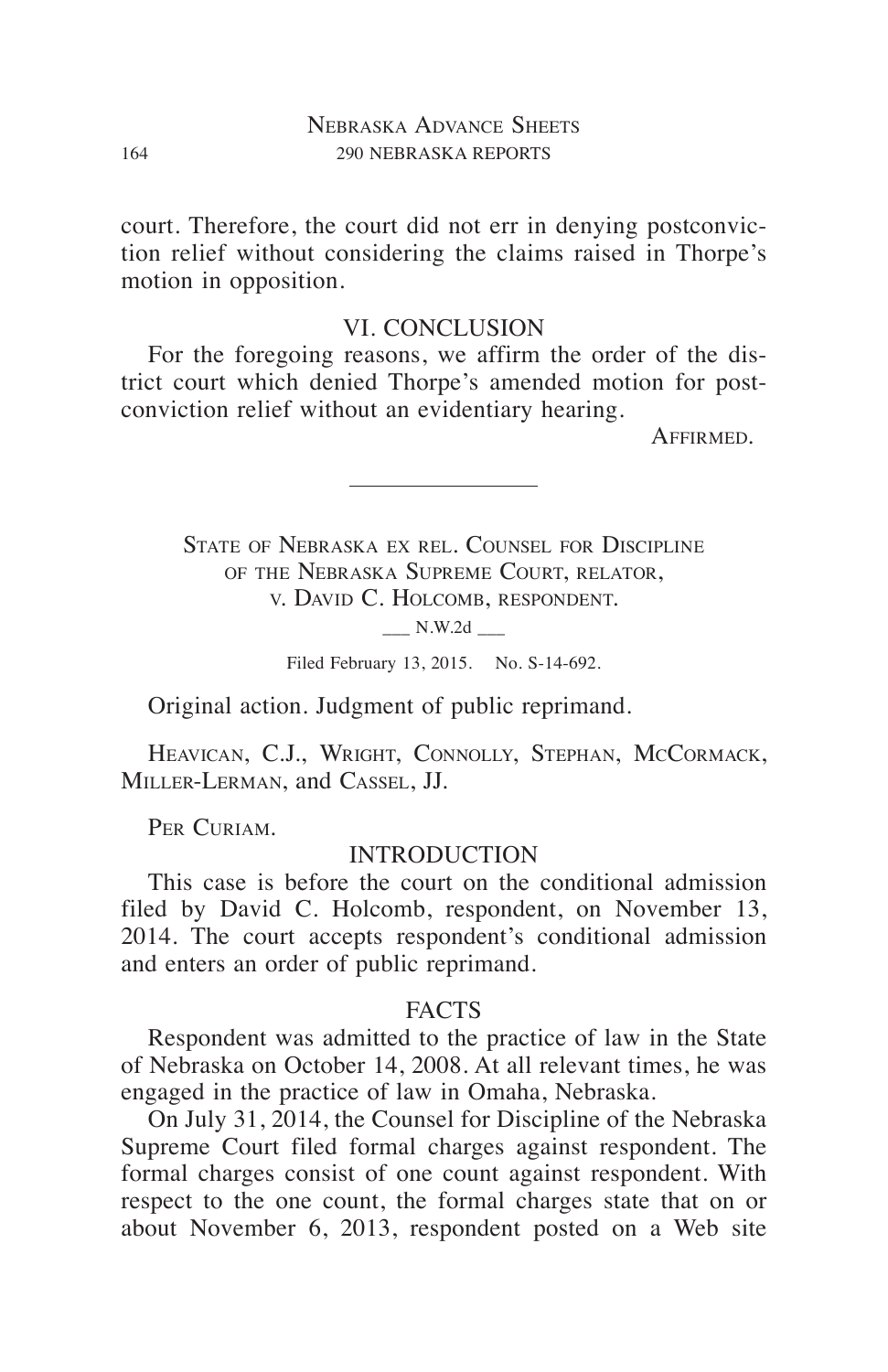which he owned and controlled that his uncle and his cousin had committed various crimes and suggested that they should be prosecuted by the International Criminal Court. The Web site posting called for readers to report respondent's uncle and cousin to the International Criminal Court, and the posting included respondent's uncle and cousin's publicly recorded address and telephone number. The formal charges state that "[t]he allegations of criminal conduct by [respondent's uncle] and [respondent's cousin] stated by respondent in his Internet posting are false and respondent knew they were false when he posted them, or he posted them in reckless disregard for the truth." The formal charges allege that by his actions, respondent violated his oath of office as an attorney, Neb. Rev. Stat. § 7-104 (Reissue 2012), and Neb. Ct. R. of Prof. Cond.  $§$  3-508.4(a) and (c) (misconduct).

On November 13, 2014, respondent filed a conditional admission pursuant to Neb. Ct. R.  $\S$  3-313 of the disciplinary rules, in which he conditionally admitted that he violated his oath of office as an attorney and conduct rule § 3-508.4(a) and (c). In the conditional admission, respondent knowingly chose not to challenge or contest the truth of the matters conditionally admitted and waived all proceedings against him in connection therewith in exchange for a public reprimand.

The proposed conditional admission included a declaration by the Counsel for Discipline, stating that respondent's proposed discipline is appropriate and consistent with sanctions imposed in other disciplinary cases with similar acts of misconduct.

# ANALYSIS

Section 3-313, which is a component of our rules governing procedures regarding attorney discipline, provides in pertinent part:

(B) At any time after the Clerk has entered a Formal Charge against a Respondent on the docket of the Court, the Respondent may file with the Clerk a conditional admission of the Formal Charge in exchange for a stated form of consent judgment of discipline as to all or